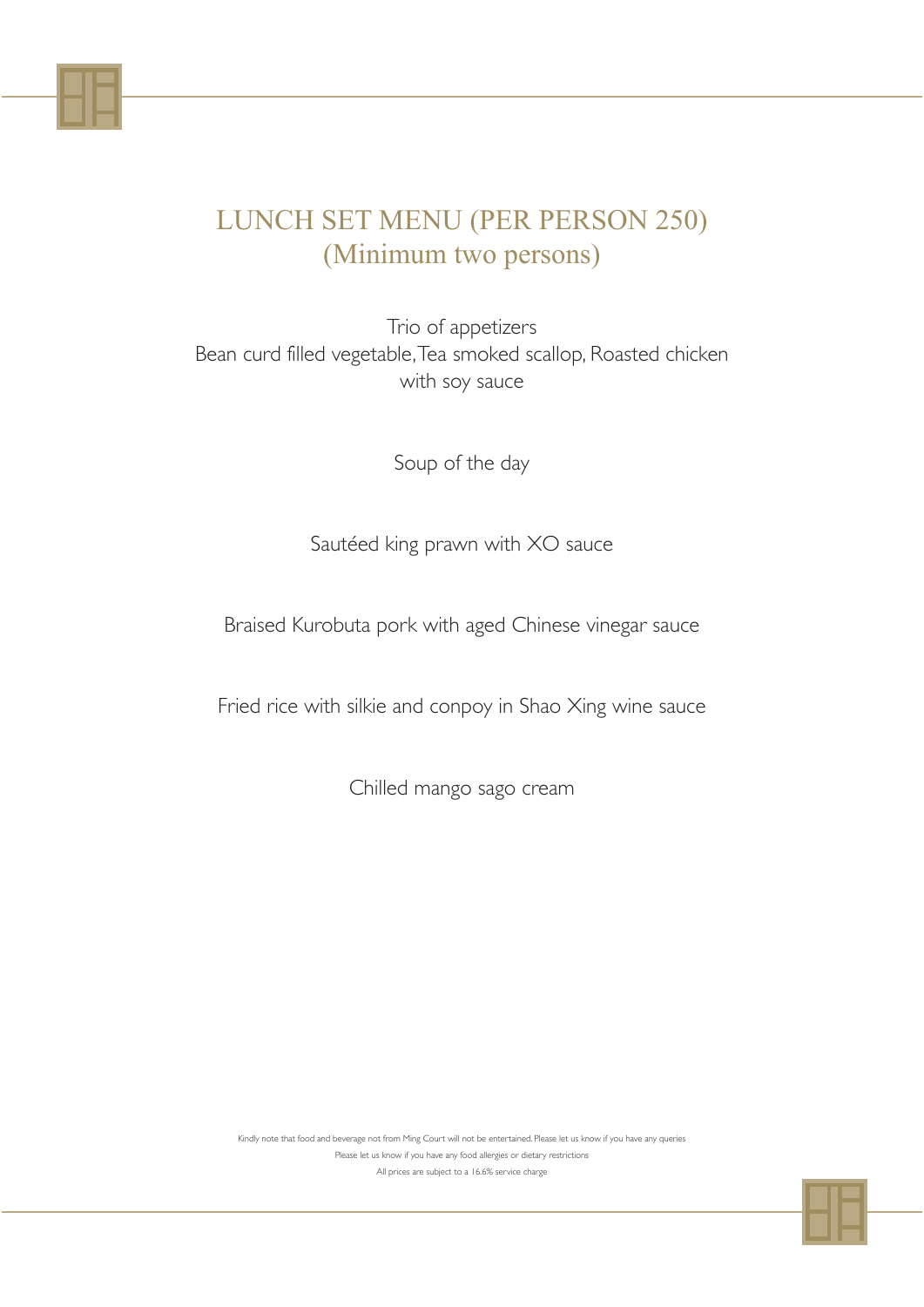Combination of Dim Sum Baked Wagyu beef pastry, Deep-fried spring roll, Steamed shrimp dumpling with leek

Double boiled partridge soup with almond and coconut

Fried giant grouper enrobed in minced shrimp

Braised sea cucumber with green vegetable and shrimp roe

Fried rice with Wagyu beef and goose liver in clay pot

Chilled fresh pear with bird's nest and nostoc

### LUNCH SET MENU (PER PERSON 350) (Minimum two persons)

Kindly note that food and beverage not from Ming Court will not be entertained. Please let us know if you have any queries

Please let us know if you have any food allergies or dietary restrictions

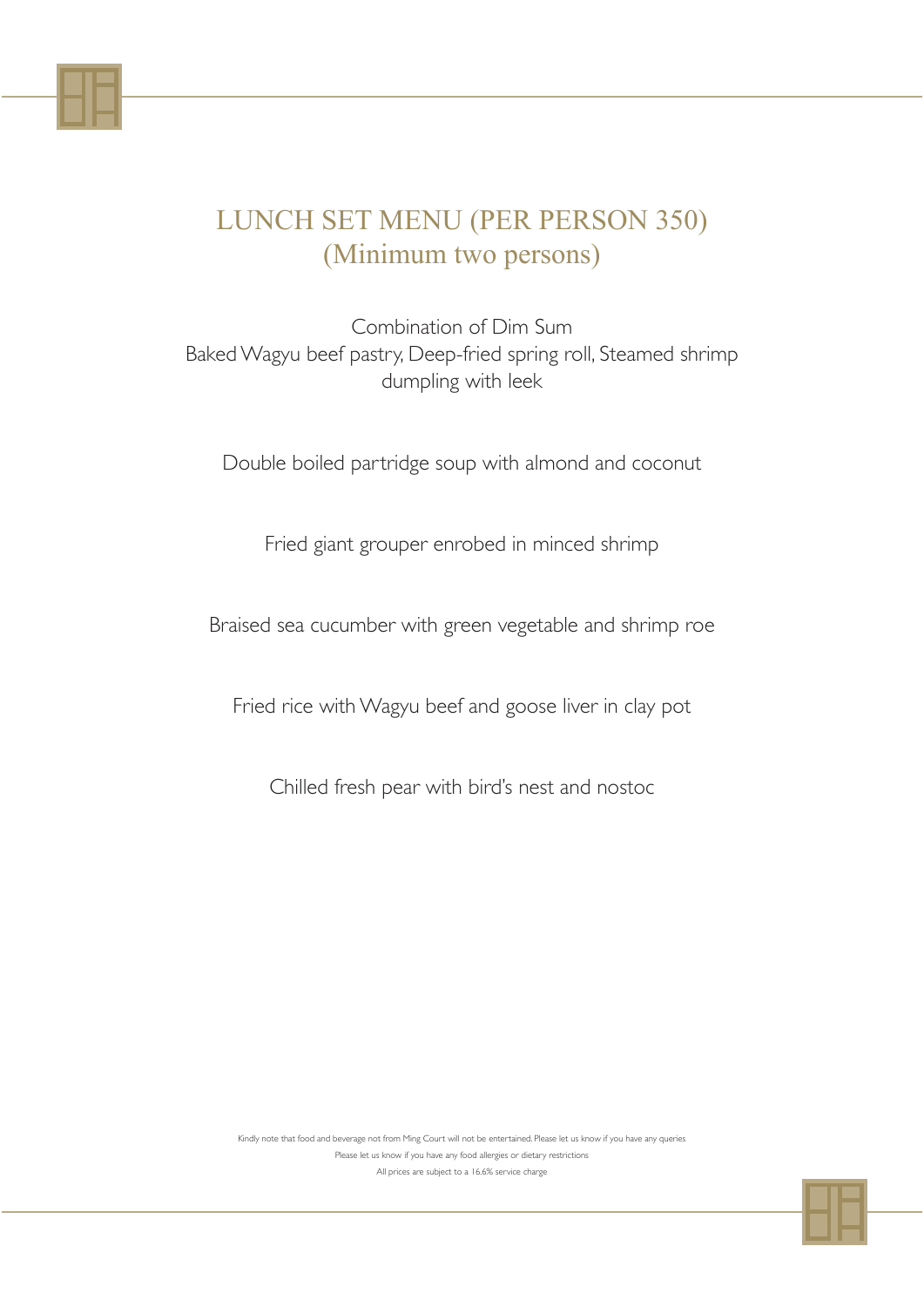Barbecued plate Roasted suckling pig, Barbecued Kurobuta pork with honey sauce, Marinated jelly fish with fresh abalone in vinegar sauce

Braised shredded fish maw soup with chicken

Fried egg white with lobster ball in crab roe

Braised Wagyu beef roll with sea cucumber and mushroom

Steamed Dim Sum Pork dumpling with Alaska crab meat, Shrimp dumpling with leek

Chilled fresh pear with bird's nest and nostoc

#### LUNCH SET MENU (PER PERSON 450) (Minimum two persons)

Kindly note that food and beverage not from Ming Court will not be entertained. Please let us know if you have any queries

Please let us know if you have any food allergies or dietary restrictions

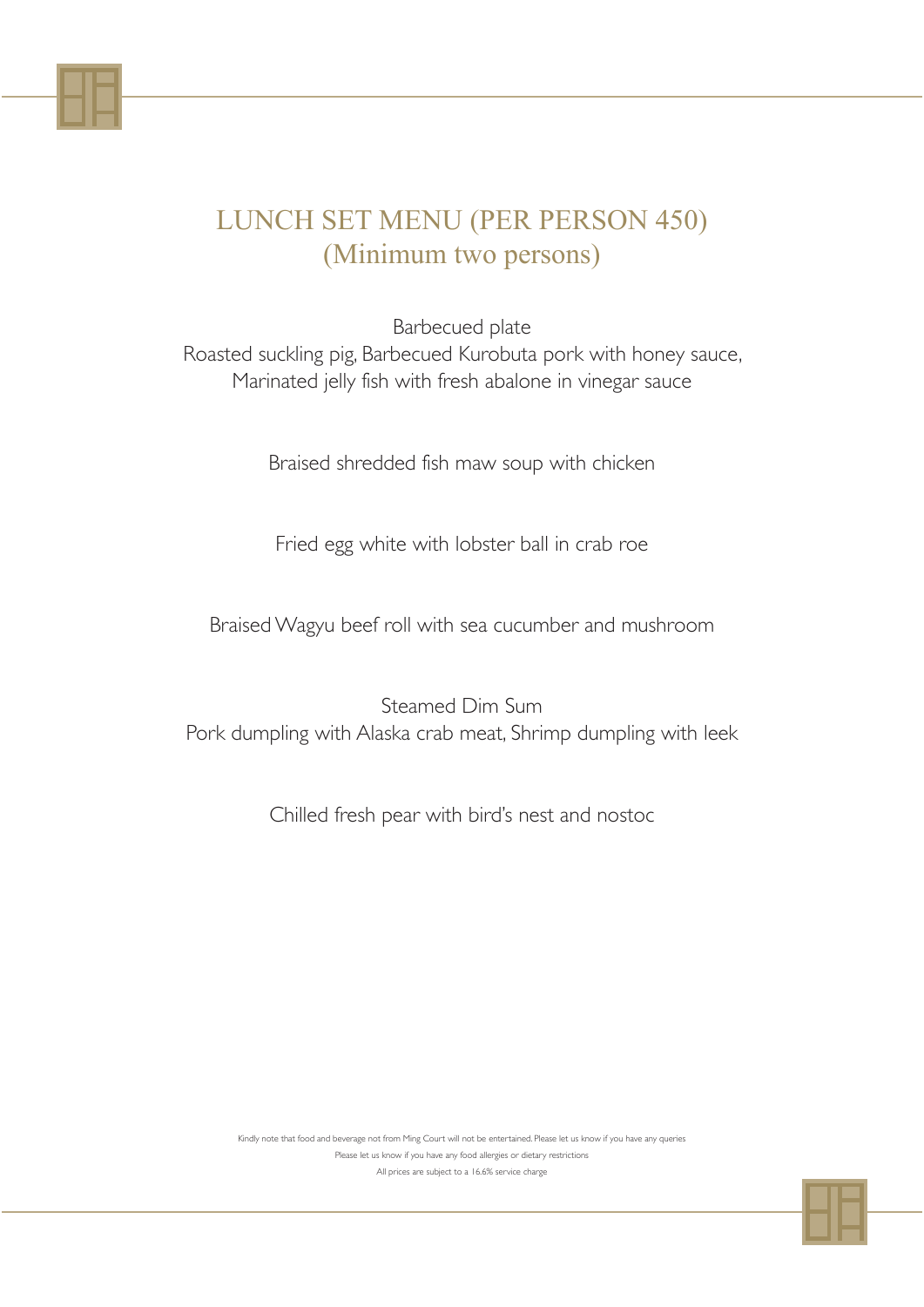Trio of appetizers Smoked scallop, Barbecued Kurobuta pork with honey sauce, Bean curd filled in vegetable with caviar

Double boiled sea whelk soup with Matsutake

Braised three treasures South Africa abalone, Sea cucumber, Mushroom

Steamed tiger grouper with Szechwan pepper

Sautéed Wagyu beef with mushroom and garlic in soy sauce

Braised morel with vegetable in winter melon ring

Fried rice with silkie and conpoy in Shao Xing wine sauce

Seasonal fresh fruit with dessert

## MING COURT PIN SET MENU (PER PERSON 600) (Minimum two persons)

Kindly note that food and beverage not from Ming Court will not be entertained. Please let us know if you have any queries

Please let us know if you have any food allergies or dietary restrictions

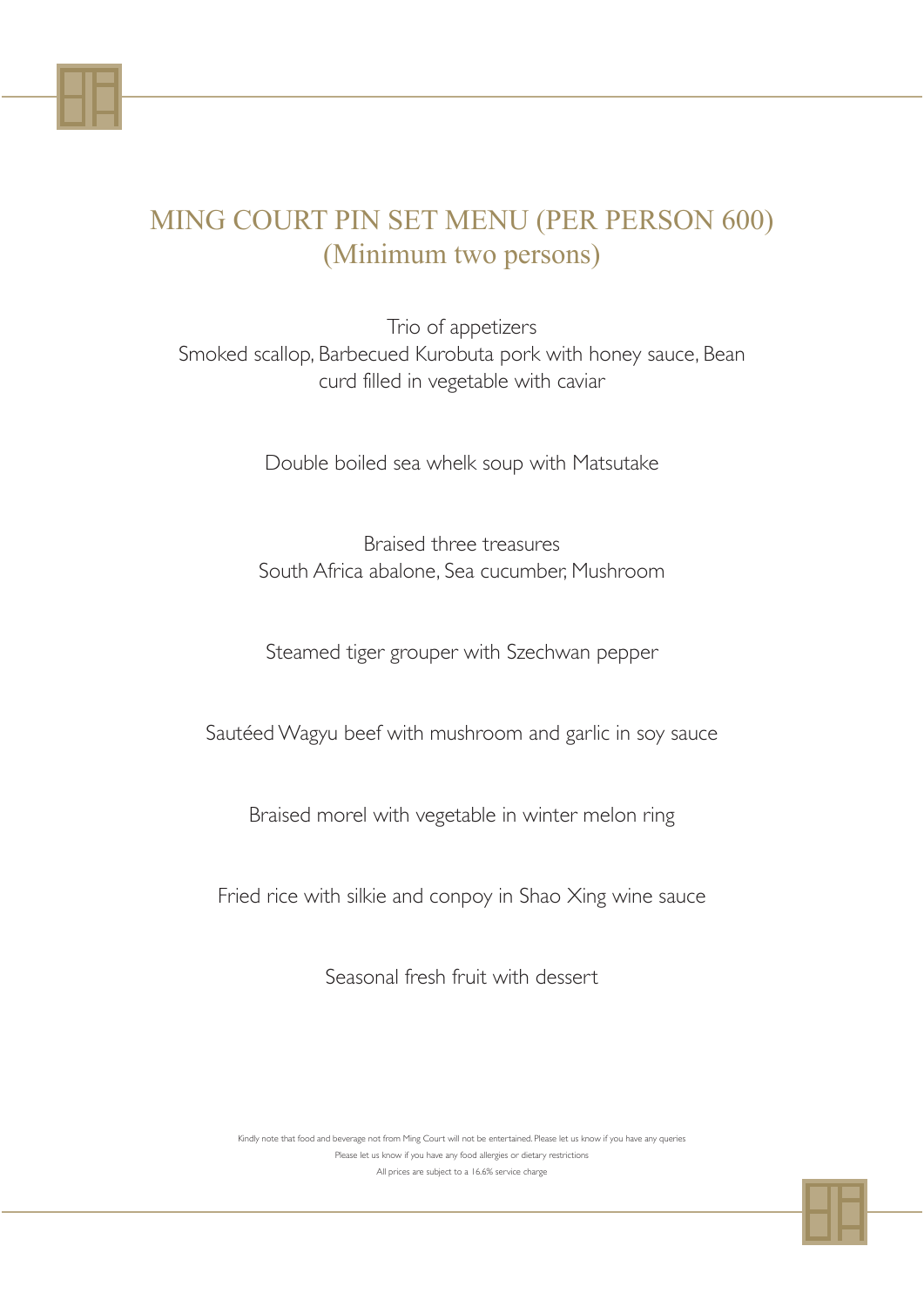Signature appetizers Roasted suckling pig, Roasted river eel with honey sauce, Conpoy with Chinese herb, Roasted chicken with soy sauce

Double boiled fish maw soup with morel and Matsutake

Braised lobster in sweet chilli sauce

Braised sliced South Africa abalone served with grouper roll in abalone sauce

Pan-fried Wagyu beef parcel with black truffle

Braised seasonal vegetable with meat ball and wolfberry in chicken broth

Fried wild rice with shrimp and XO sauce in clay pot Seasonal fresh fruit with dessert

## MING COURT YUE SET MENU (PER PERSON 800) (Minimum two persons)

Kindly note that food and beverage not from Ming Court will not be entertained. Please let us know if you have any queries

Please let us know if you have any food allergies or dietary restrictions